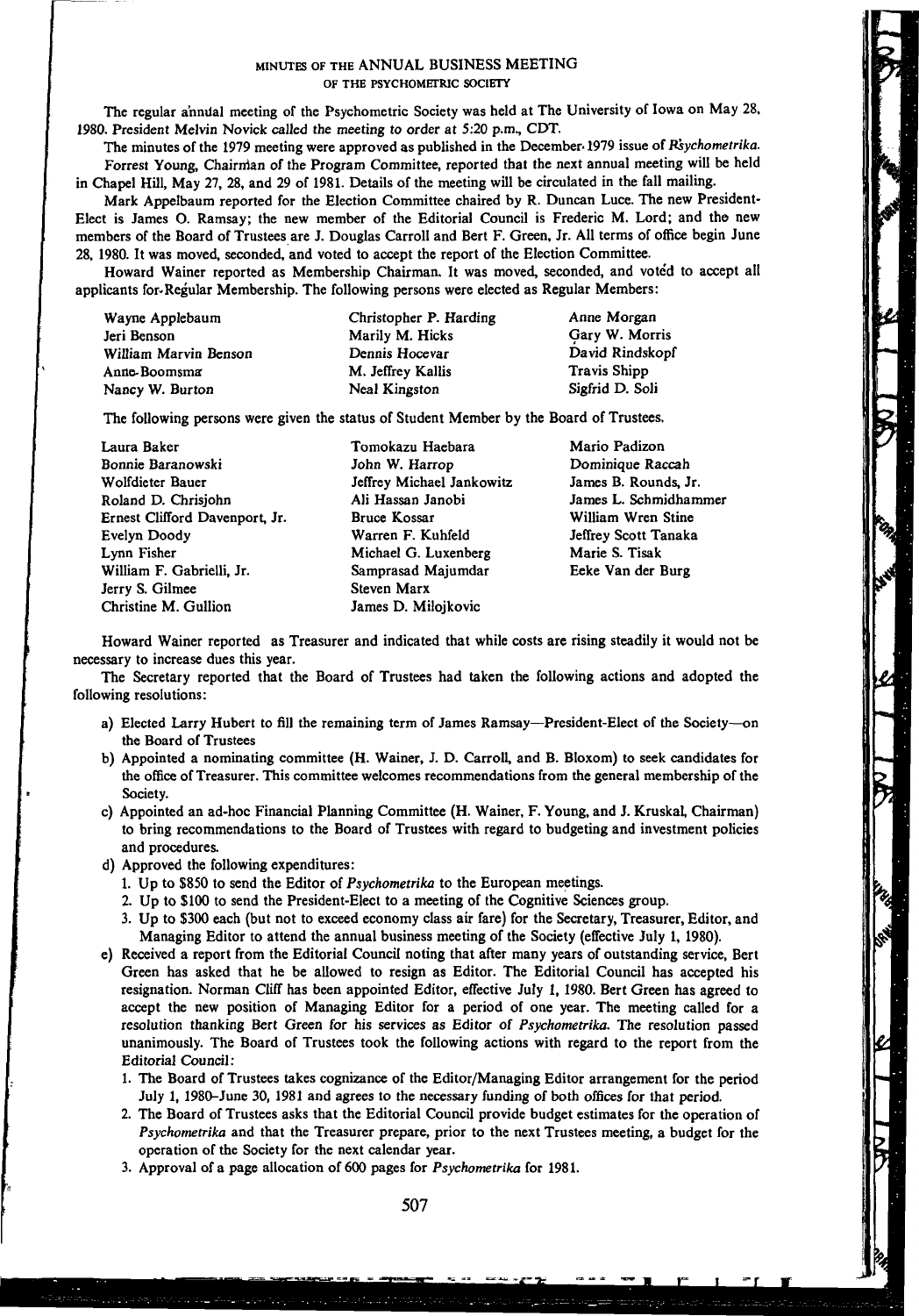## 508 PSYCHOMETRIKA

- 4. Approval of stipends of \$3,000 for the Editor and \$1,500 for the Managing Editor for the period July 1, 1980-June 30, 1981.
- f) The Board requested that the Secretary prepare an operations manual for the annual meeting to assist future Presidents and Presidents-Elect in the planning and running of the Annual Meeting. It was also suggested that every attempt be made to, provide student,members with lower registration fees for the Annual Meeting.j
- The president opened the floor for new business. w
	- a) .Election of officers

 $\mathcal{A}$ 

Mark Appelbaum was elected to a second three-year term'as Secretary.

- .Howard Wainer was elected to a special one-year term as Treasurer.
- b) It was moved, seconded and voted to express the appreciation of the Society to The University of Iowa, to Mel Novick, and to Cher Wirth for the arrangements and facilities provided for the Spring Meeting held at Iowa City, May 27-29, 1980.

ł

ĭ

The meeting adjourned at 6:10 p.m. CDT.

*i.* 

 $\sim$  1  $\Omega$   $\approx$ 

 $\bar{\mathbf{z}}$ 

Mark I. Appelbaum **Secretary**